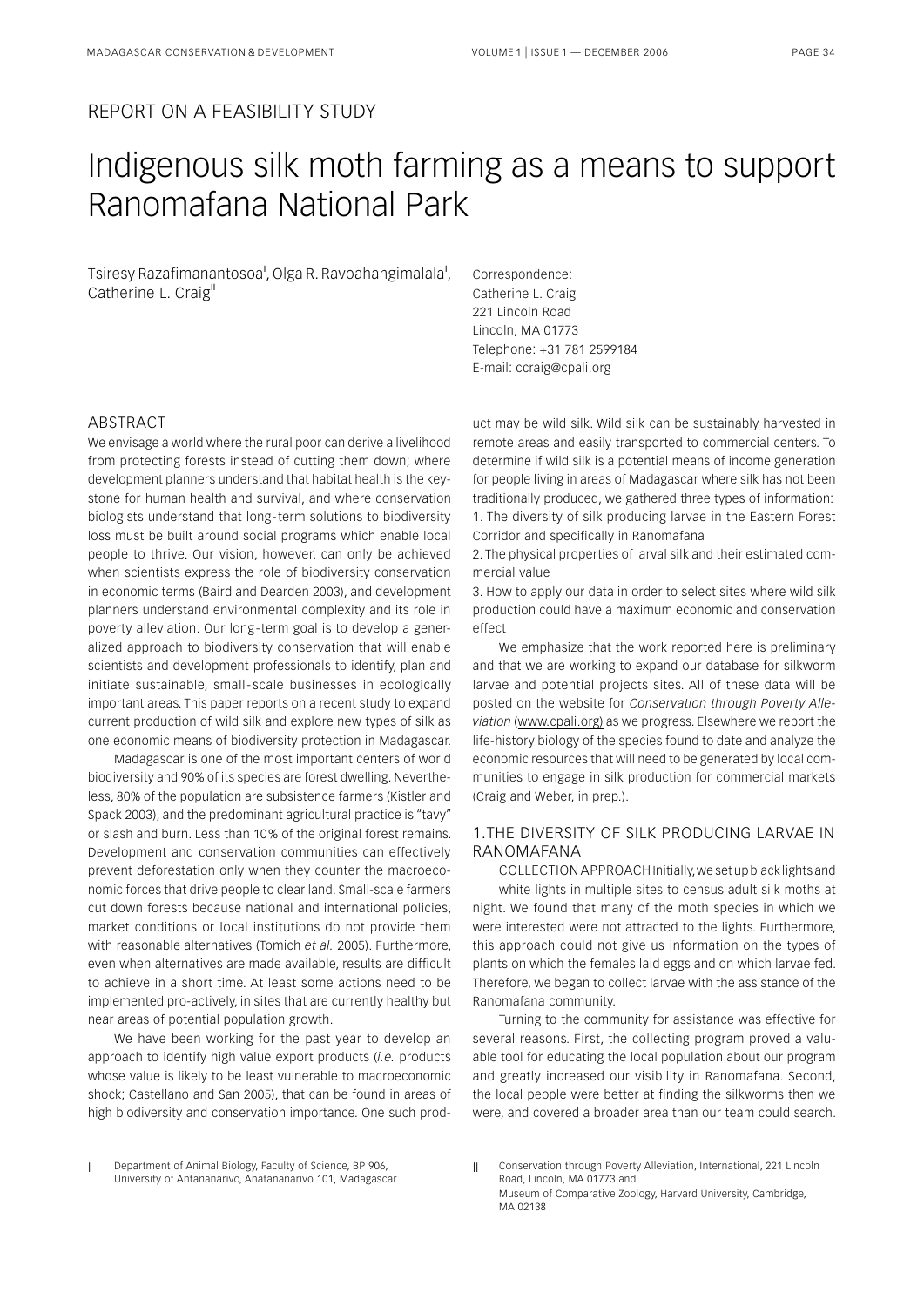TABLE 1. Summary of larvae collecting program. Due to disparity in sample size, statistical analyses are not appropriate. Nevertheless, many more local residents collected larvae when an equal value of rice was offered instead of money

| MONEY (5CM ABOUT 5000 FMG) |                              | LARVAE<br>(2CM=CUP OF RICE) | <b>RICE</b>               |                |
|----------------------------|------------------------------|-----------------------------|---------------------------|----------------|
| Number of payments         | 96                           |                             | Number of payments        | 31             |
| Number of days             | 39                           |                             | Number of days            | $\overline{4}$ |
| Number of larvae           | 441                          |                             | Number of larvae          | 106            |
| Average payment of larvae  | 3,315 FMG<br>$(0.33 \cup S\$ |                             | Average payment of larvae | 3 cups of rice |
| Uses of US\$               |                              |                             | Uses of US\$              |                |
| Food                       | 68%                          |                             | Food                      | 100%           |
| Supplies                   | 16%                          |                             |                           |                |
| Recreation                 | 16%                          |                             |                           |                |

Third, we only accepted the target larvae of the silkworms when they were delivered together with a sample of their plant and with locality data. This allowed us to track where the villagers searched, what the larvae were eating, and for whom in the community wild silk production might be an economic benefit. The community soon learned the types of larvae we were interested in, and brought us only those. Fourth, our collecting program allowed us to conduct informal surveys to determine 1) what methods were most effective when we wanted to communicate information about our program, 2) if villagers knew what silk was, and 3) the impact of the reward on family support.

We learned that most villagers did not know what silkworms were and only a few knew that silk could be used to produce textiles. The notices posted in Malagasy at the National Park Headquarters in Ranomafana and at the Mayor's office to advertise the program had little effect to recruit participants. Instead, most individuals found out about the program by word of mouth and starting with the villages where CPALI team members lived.

Members of the community collected larvae outside the park. In exchange for larvae we offered money or an equalvalue volume of rice (Table 1). We found that many more people participated in the program when rice was exchanged for larvae. This may be simply because as the program became known to more people, or it may be that rice was more highly valued than money. In addition, rice rewards ensured that payments were used to support local families and not recreational purposes. Finally, because members of the community were only allowed to collect larvae outside of Ranomafana National Park, we learned that wild silk production could be one way to add value to the border forests that protect the park.

LARVAL DIVERSITY The diversity of silk moths found at the edge of the Ranomafana National Park was high. We found over 28 morphologically distinguishable, larval species from the family Lasiocampidae and in particular, the subfamily Gonometinae (see Figure 1 for examples). The Gonometinae species are currently used for wild silk production in Madagascar, and in

most cases the silk is spun by *Borocera madagascariensis* or *B. cajani* (Lajonquiere 1972, Peigler 2004). Although we were unable to link all of the larvae with positive identifications of the adults we were able to divide the larvae into three groups, the "madagascariensis complex", the "cajani complex" and the "social complex". Table 2 is a preliminary list of species based on comparisons between photographs of the wings of adults that emerged from our cocoons, and photographs of adult specimens in the Muséum National d'Histoire Naturelle, Paris. These data need to be verified through molecular and morphological analyses and the adults need to be linked with the diverse larvae illustrated in Figure 1.

TABLE 2. Preliminary list of silk moths found in border forests at Ranomafana. All identifications need molecular and morphological confirmation.

| GONOMETINAF                 | NOTODONTIDAE         |  |  |
|-----------------------------|----------------------|--|--|
| Borocera attenuata          | Anaphe aurea         |  |  |
| <b>B.</b> madagscariensis   | Hypsoides befotakana |  |  |
| B. cajani                   |                      |  |  |
| B. cajani castenea          | SATURNIIDAF          |  |  |
| B. cajani f. gigas          | Antherina suraka     |  |  |
| B. nigracornis              | Argema mittrei       |  |  |
| B. mimus                    | Maltagorea fusicolor |  |  |
| Eutropa punctillata         | M. auricolor         |  |  |
| Phoenecladocera merina      | Bunaea aslauga       |  |  |
| Ochanella hova              |                      |  |  |
| Acosmetoptera raharizoninai |                      |  |  |
| Malacostala spp             |                      |  |  |
| Napta serratilinea          |                      |  |  |
| Apatelopteryx spp           |                      |  |  |
| Phoenicladocera graveaudi   |                      |  |  |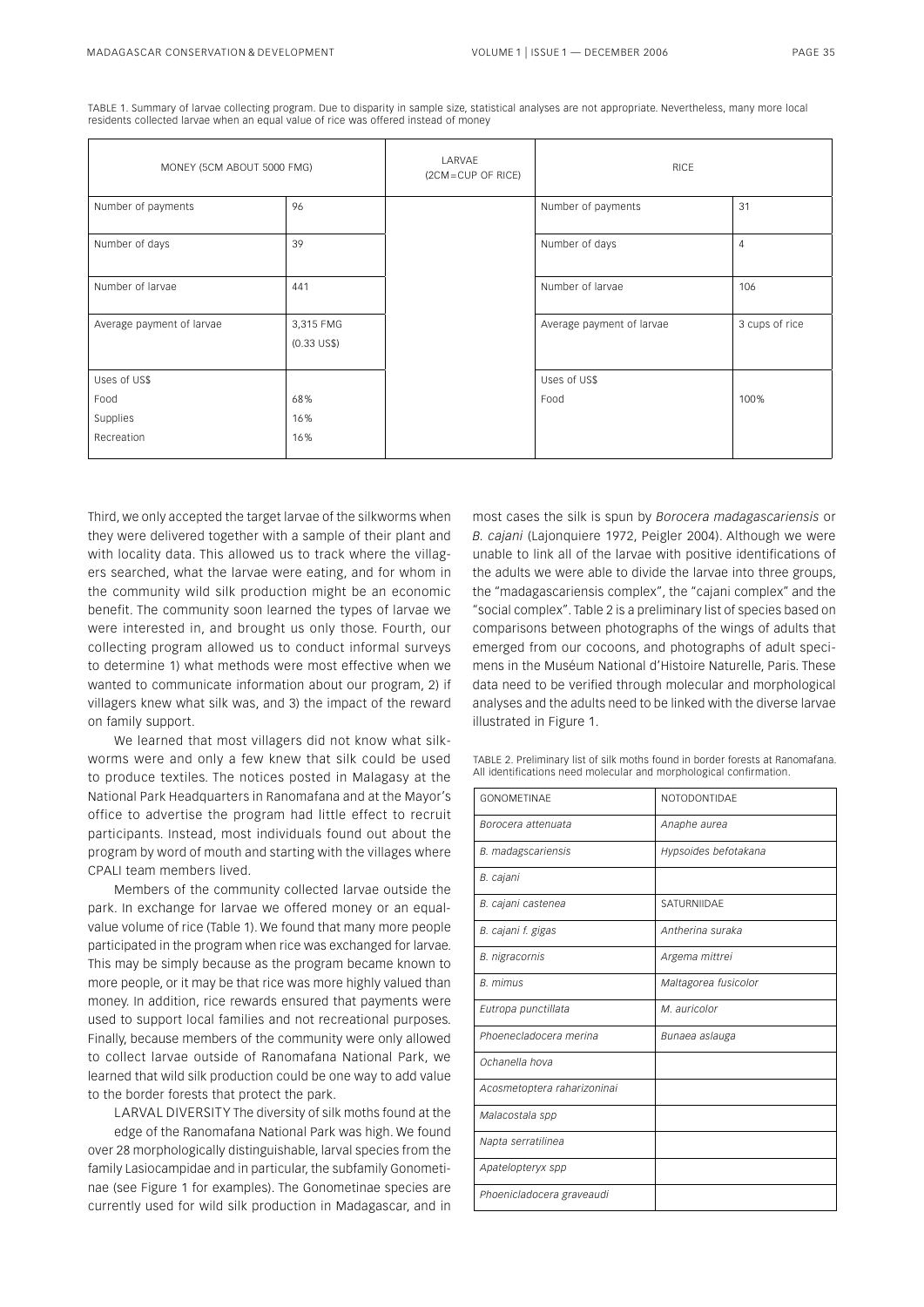

FIGURE 1. Larval diversity. We found a bewildering array of larval phenotypes, some of which are illustrated above, and have grouped them into three classes based on the distribution of spines and the emergent adults. We are currently working to develop a database of all our larvae, that will include development stages, egg photographs and natural history and that will be posted on our website. We hope to use a format similar to the ACG project (http://janzen.sas. upenn.edu/).

In addition to the diverse Gonometinae species we found in Ranomafana, we also found two species of silk moths from the family Saturniidae (Griveaud 1961), and one species of social moth from the family Thaumetopoeidae (*Anaphe aurea*, *Thaumetopoeidae*, *Notodontoidea*) that may be valuable for silk production (Kiriakoff 1969). None of these have been used for silk textiles in Madagascar although silks produced by Saturniidae species are used throughout Asia and silk produced by the colonial silkworms, *Anaphe* spp.*,* is used for textiles in Africa (Peigler 1993, Gowdey 1953).

#### 2.THE PHYSICAL PROPERTIES AND COMMERCIAL VALUE OF COCOONS AND SILK PRODUCED BY NATIVE MOTHS

Three, easily measured properties of silk and cocoons affect their commercial value: cocoon weight, the number of layers of the cocoon and fiber porosity. We observed that cocoons spun by the silk moths we reared were made up of 1 - 4 layers of silk. In the case of the Gonometinae, the outer layer is a paper-like husk and there are one or more soft, inner layers. In contrast, the cocoons produced by Saturniidae were always two layers and each layer was similar in weight and spun from the same silk.

Figure 3 is a plot of cocoon weight versus the number of layers. Notably, cocoon weights are highly variable even if the

number of layers spun is not. The high variability in the data could be the result of two factors. Cocoon weight and layer number may reflect the type of plant on which the larvae fed. Alternatively, the variation observed might reflect different species of silkworm that we have not yet identified. For example, we know that the Malagasy silk moth *Borocera cajani* is made up of multiple eco-races (if not species, (Lajonquiere 1972)) and feeds on multiple plant foods (unpublished data).

In Madagascar, cocoons are sold by weight. Cocoons produced by *Borocera madagascariensis* in the Malagasy highlands are 2 - 4 times as heavy as cocoons produced by *Borocera* species in Ranomafana (Figure 2). Therefore, these data may indicate that the cocoons produced by *Borocera* spp. in the Ranomafana area are too lightweight to be of great commercial value unless 1) many individuals can be raised/found or 2) unless cocoons produced by multiple species are combined. Our preliminary data also suggest that cocoons produced by silk worms reared on guava (introduced plant species, *Psidium guajava,* Myrtaceae) are heavier than cocoons produced by *Borocera* spp. reared on other plants. Therefore, it may be that if *Borocera* larvae are reared on guava, cocoons produced in the Ranomafana region will be more commercially competitive. The cocoons produced by the saturniid moth *Argema mittrei* are approximately equal in weight to cocoons produced by *B. mada-*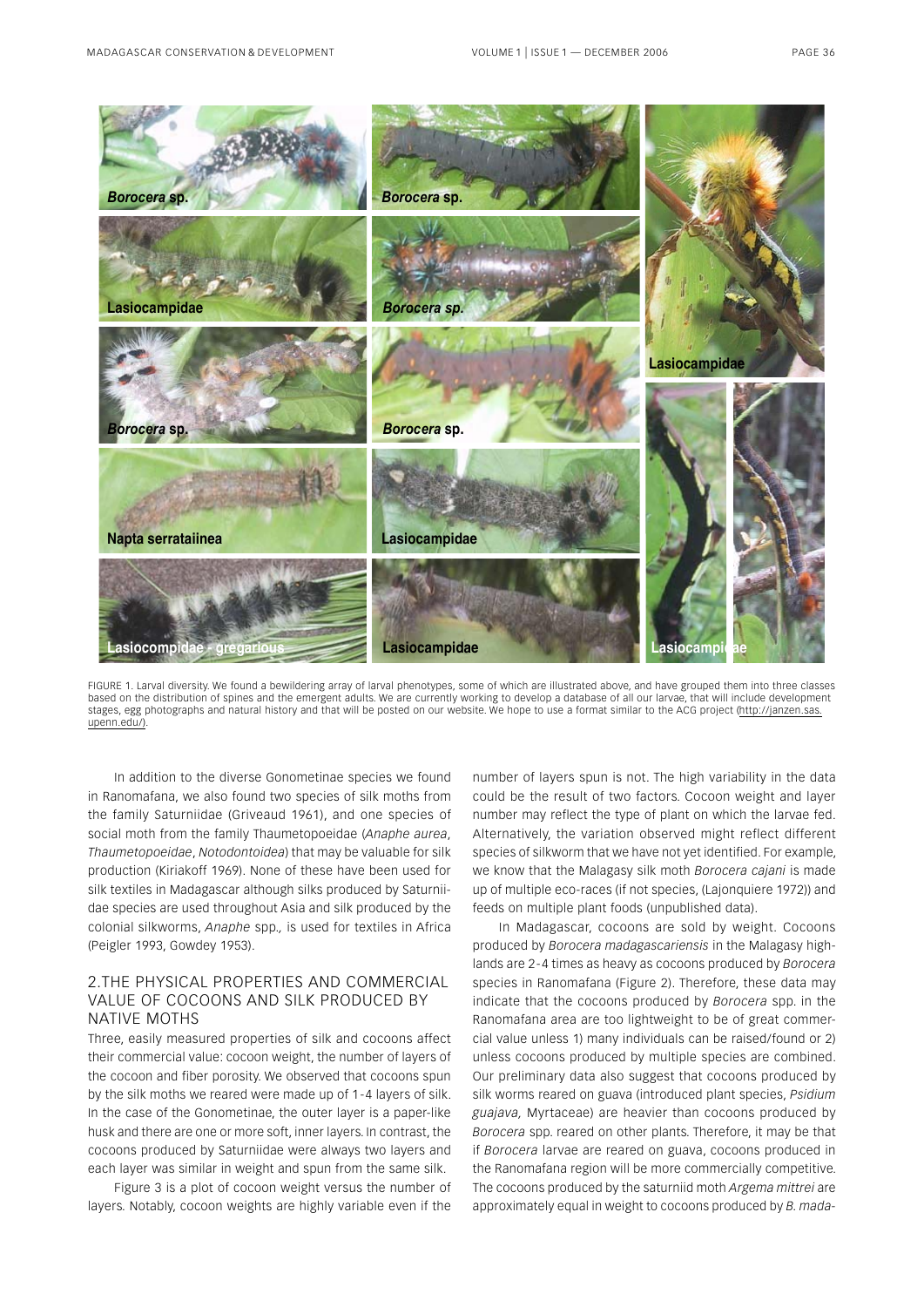

FIGURE 2. Potential producers of new types of silk could result in new income for Madagascar. A, B, C: Colonial silk moth *Anaphe aurea* (used for silk production in Kenya), A. larvae, B. female emerging from group cocoon, C. silk cells inside of cocoon; D, E, F, G: *Antherina suraka* (a similar silk, produced in Indonesia by the *Circula* moth has high value on the Japanese market), D. black morph larvae, E. green morph larvae, F. double, bronze colored cocoon, G. adult female; H,I,J.K: *A. mittrei* (similar to *Circula* and likely to have high value on Japanese market) H. cocoon (≈ 5 cm length), I. larvae, J. double cocoon, K. recently emerged adult female.



FIGURE 3. Cocoon characteristics vary within and between species. The variation in the amount of silk and number of layers of the cocoons reflect the food or different species in the reported complexes. The data show that experiments to determine the conditions under which maximum silk per cocoon is produced are needed for optimal silk production.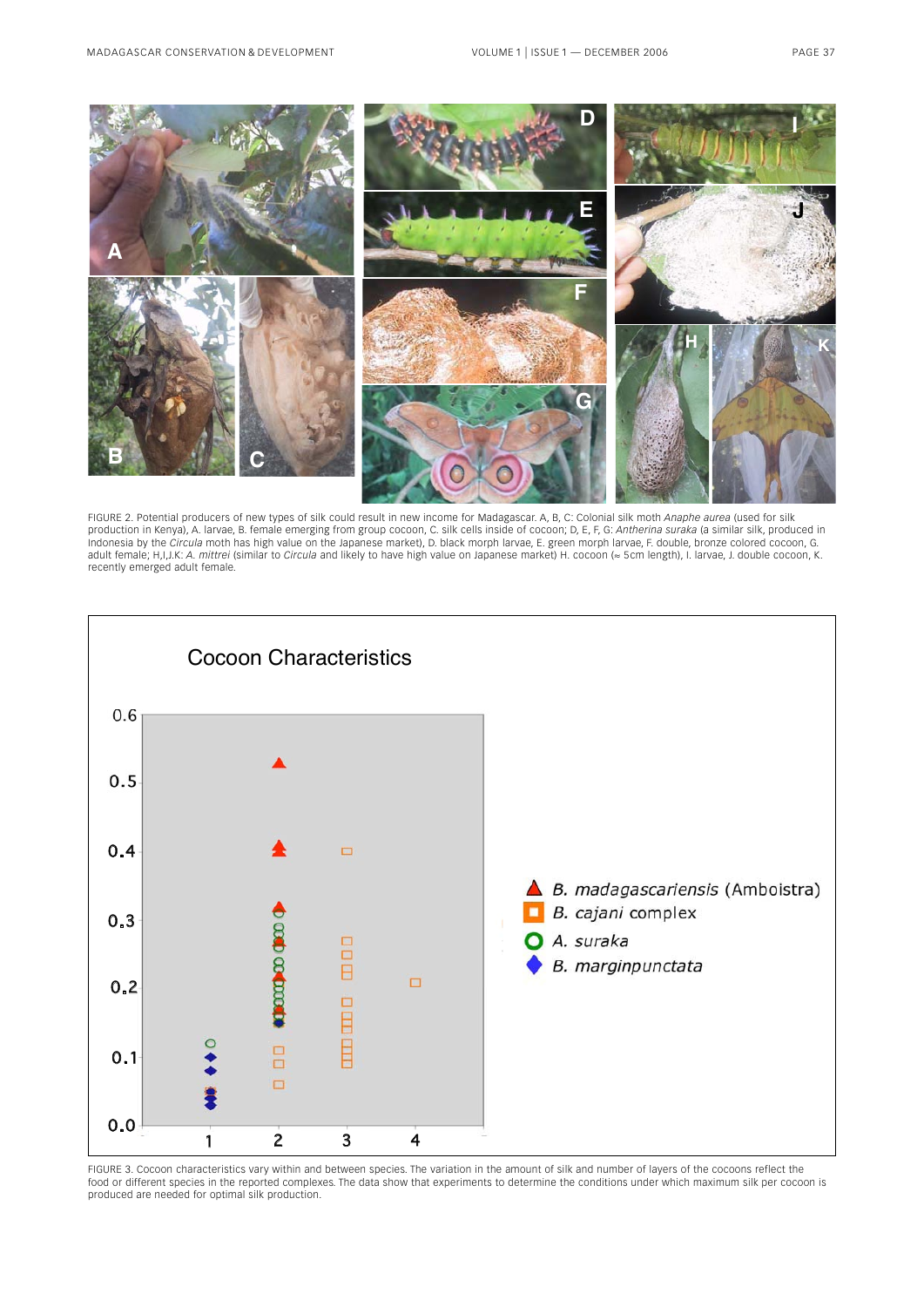TABLE 3. Value of cocoons and processed silk between 2003-2005 (pers. com., F. Checcucci, Ny Tanintsika; F. Kuroda, Royal Silk Project, H. Akai, Japanese Society for Wild Silk Moth).

| MOTH SPECIES                                                     | COCOONS/KG | COCOON VALUE   | SPUN SILK VALUE     |                                                            |
|------------------------------------------------------------------|------------|----------------|---------------------|------------------------------------------------------------|
| Bombyx mori<br>Bombycidae<br>(Domesticated or farmed)            | 1,000      | $3 - 6$ \$/kg  | 25 \$/ kg (reeled)  | Central Silk Board, Indian Silk,<br>Dec. 2005, 60.         |
| B. madagascariensis<br>Lasiocampidae<br>(collected in Amboistra) | 3,000      | $2 - 3$ \$/kg  | 40 \$/kg            | Checcucci, pers. com.                                      |
| B. cajani<br>Lasiocampidae<br>(collected in Ranomafana)          | 6,250      | $2 - 3$ \$/kg  | 40 \$/kg            | Based on B. madagascarien-<br>SİS                          |
| Antheraea pernyi<br>(Chinese tusser, reeled)<br>Saturniidae      |            |                | 30 \$/kg            | Central Silk Board, Indian Silk,<br>Dec. 2005, 60.         |
| Antheraea yamamai<br>(Japanese tusser)<br>Saturniidae            |            |                | 23 \$/kg            | Central Silk Board, Indian Silk,<br>Dec. 2005, 60.         |
| Anaphe aurea<br>Notodontidae (Ranomafana)                        | 500        | $2 - 3$ \$/kg? | $\approx 40$ \$/kg  | H. Akai, Japanese Society for<br>Wild Silkmoths, pers.com. |
| Cricula trifenestrata<br>Saturniidae<br>(Indonesia)              | 3,000      |                | 225 \$/kg           | Kuroda, RSP, pers. com.                                    |
| A. suraka<br>(Ranomafana)                                        | 3,000      |                | $\approx$ 225 \$/kg | Based on Cricula trifenes-<br>trata                        |
| A. mittrei<br>(Ranomafana)                                       | 1,666      |                | $\approx$ 225 \$/kg | Based on Cricula trifenes-<br>trata                        |

*gascariensis* from the highlands. Although cocoons produced by *Antherina suraka* weigh half as much, as *A. mittrei, A. suraka* are easier to rear and more common*. A. mittrei* silk fibers, like *A. mittrei cocoons*, are porous.

Over all, the volume of silk produced by the colonial species is much lower per individual than that produced by non-colonial species. However, the colonial nests are relatively large and easy to collect. If nests are abundant, there may be a cost/benefit to collecting and processing the larger, colonial nests in contrast to individual cocoons produced by other species. If *Anaphe* silks are collected in future, it will be important to collect them only after the adults have emerged. Adult emergence begins in February but is not completed until the end of April. Therefore, nest collection should not begin before the middle of May.

The value of silk (Table 3) fluctuates throughout the year with moth seasonality. In Madagascar, silk produced by the domesticated silk moth, *Bombyx mori*, currently brings a higher value than wild silk, despite the fact that the demand for wild silk is unmet. Silk textiles are not spun from the colonial nests produced by *Anaphe,* although one silk shawl made from silk produced by *Hypsoides,* a colonial species of silkworm (from a different moth family, the Notodontidae), was found in a shop in Antananarivo. The cost was not differentiated from the cost of silk produced by *Borocera* species.

Silkworms in the family Saturniidae are used to produce silk textiles in India and Indonesia. Saturniid silk is considered by some experts to be superior to the silk produced by both *Borocera* and the domesticated silkworm, *Bombyx mori*, because it is porous, dyes easily, and is lightweight (Akai 2000). J-R. Estime (pers. com., Business and Market Expansion, BAMEX, Madagascar) estimates that farmers can be convinced to adopt new practices only if they yield higher income by at least a factor of 10. The silk produced by *Argema mittrei* is potentially such a product (Table 3).

Silk produced by *Anaphe* spp. are currently used to produce textiles in West Africa (H. Akai, pers. com.) but not in Madagascar, despite the fact that *Anaphe aurea* is common and widespread (Kiriakoff 1969). *Anaphe* moths are social and spin a group cocoon in which they undergo metamorphosis (Fig. 2a-c). The group cocoon contains 3-6 grams of silk, which can be collected, cleaned, carded and spun.